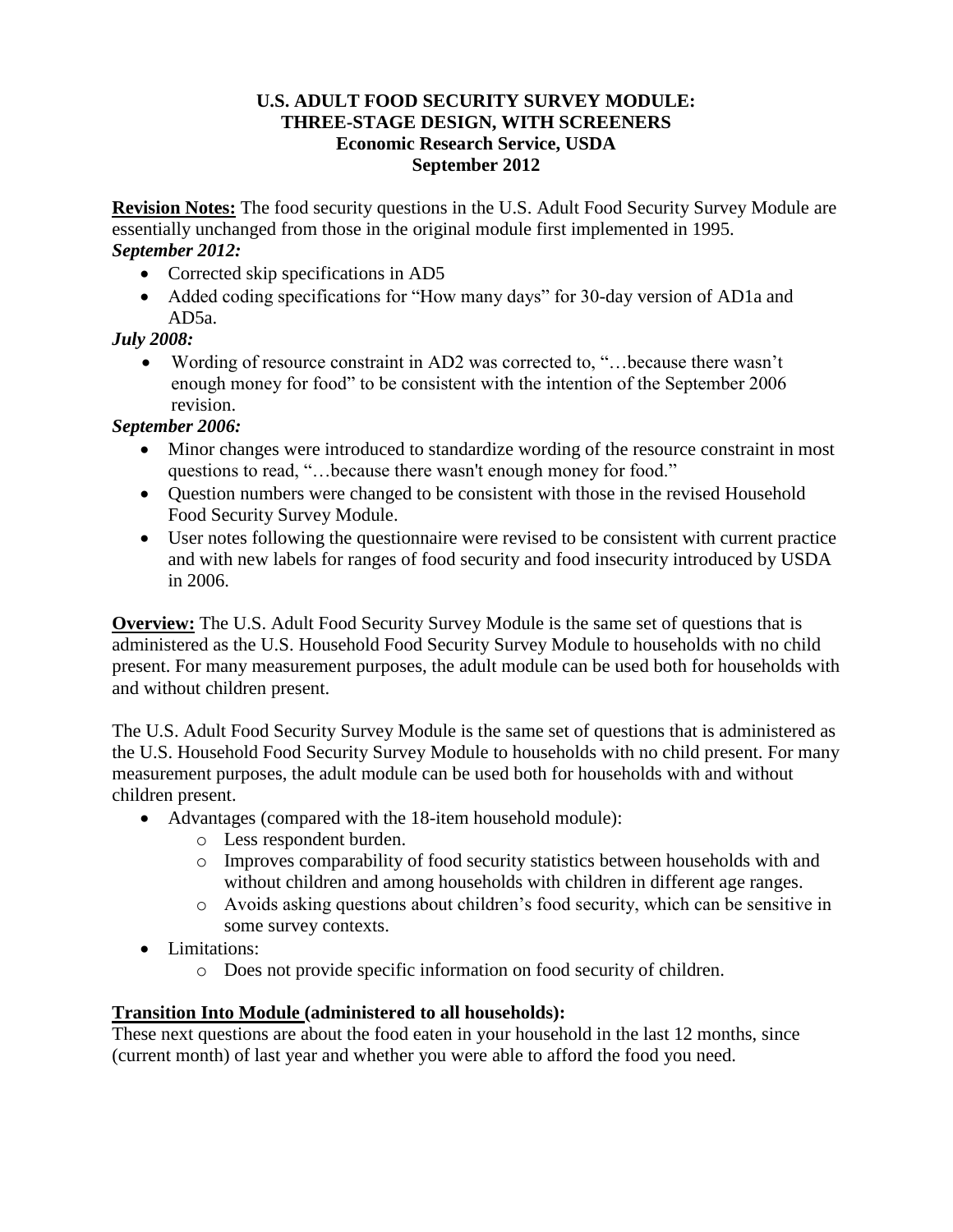**Optional USDA Food Sufficiency Question/Screener: Question HH1 (This question is optional. It is not used to calculate the Adult Food Security Scale. It may be used in conjunction with income as a preliminary screener to reduce respondent burden for high income households).**

HH1. [IF ONE PERSON IN HOUSEHOLD, USE "I" IN PARENTHETICALS, OTHERWISE, USE "WE."]

Which of these statements best describes the food eaten in your household in the last 12 months: —enough of the kinds of food (I/we) want to eat; —enough, but not always the kinds of food (I/we) want; —sometimes not enough to eat; or, —often not enough to eat?

- [1] Enough of the kinds of food we want to eat
- [2] Enough but not always the  $\frac{\text{kinds}}{\text{s} }$  of food we want
- [3] Sometimes not enough to eat
- [4] Often not enough to eat
- [ ] DK or Refused

#### **Household Stage 1: Questions HH2-HH4 (asked of all households; begin scale items).**

[IF SINGLE ADULT IN HOUSEHOLD, USE "I," "MY," AND "YOU" IN PARENTHETICALS; OTHERWISE, USE "WE," "OUR," AND "YOUR HOUSEHOLD."]

HH2. Now I'm going to read you several statements that people have made about their food situation. For these statements, please tell me whether the statement was often true, sometimes true, or never true for (you/your household) in the last 12 months—that is. since last (name of current month).

The first statement is "(I/We) worried whether (my/our) food would run out before (I/we) got money to buy more." Was that often true, sometimes true, or never true for (you/your household) in the last 12 months?

- [ ] Often true
- [ ] Sometimes true
- [ ] Never true
- [ ] DK or Refused
- HH3. "The food that (I/we) bought just didn't last, and (I/we) didn't have money to get more." Was that often, sometimes, or never true for (you/your household) in the last 12 months?
	- [ ] Often true
	- [ ] Sometimes true
	- [ ] Never true
	- [ ] DK or Refused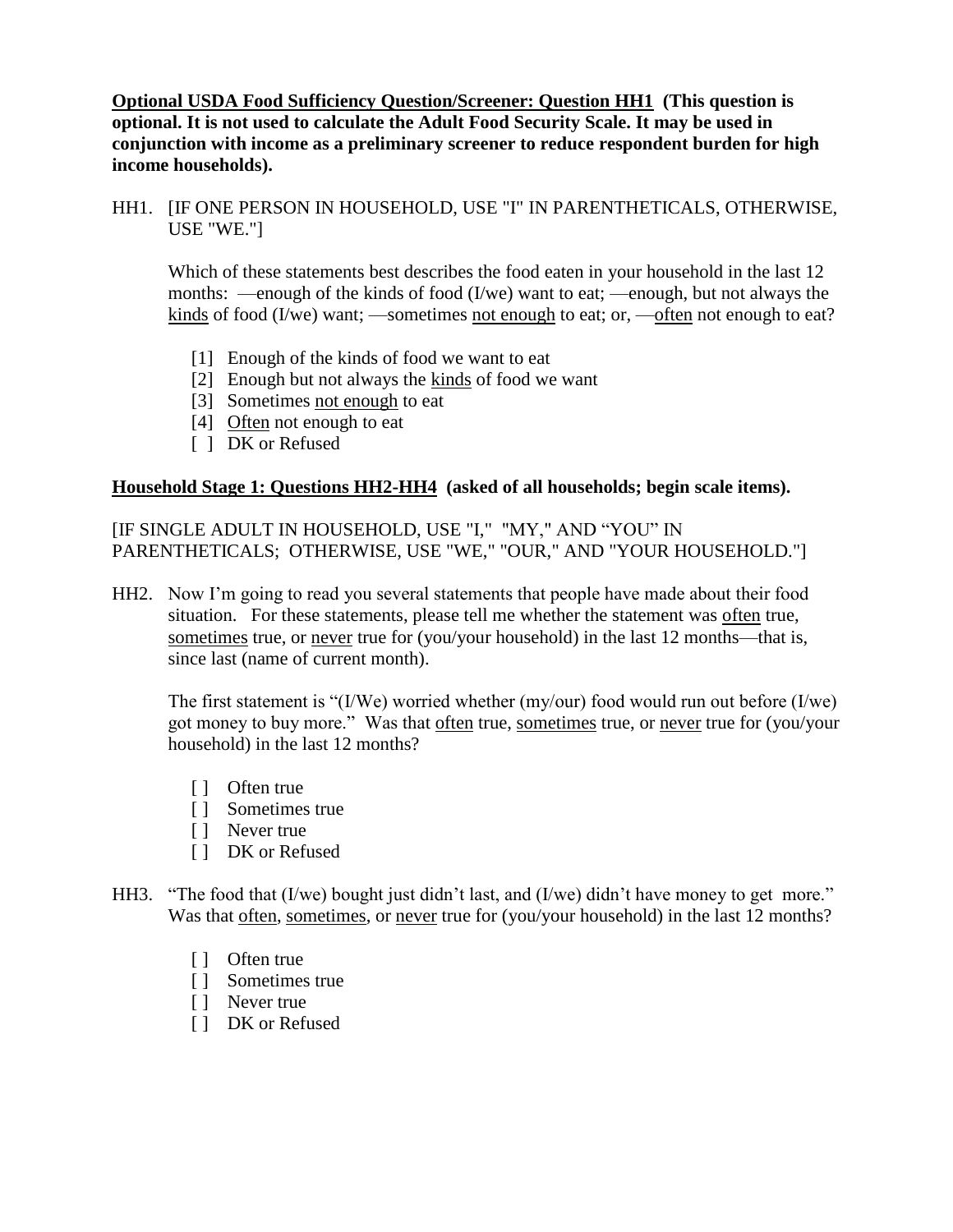- HH4. "(I/we) couldn't afford to eat balanced meals." Was that often, sometimes, or never true for (you/your household) in the last 12 months?
	- [ ] Often true
	- [ ] Sometimes true
	- [ ] Never true
		- [ ] DK or Refused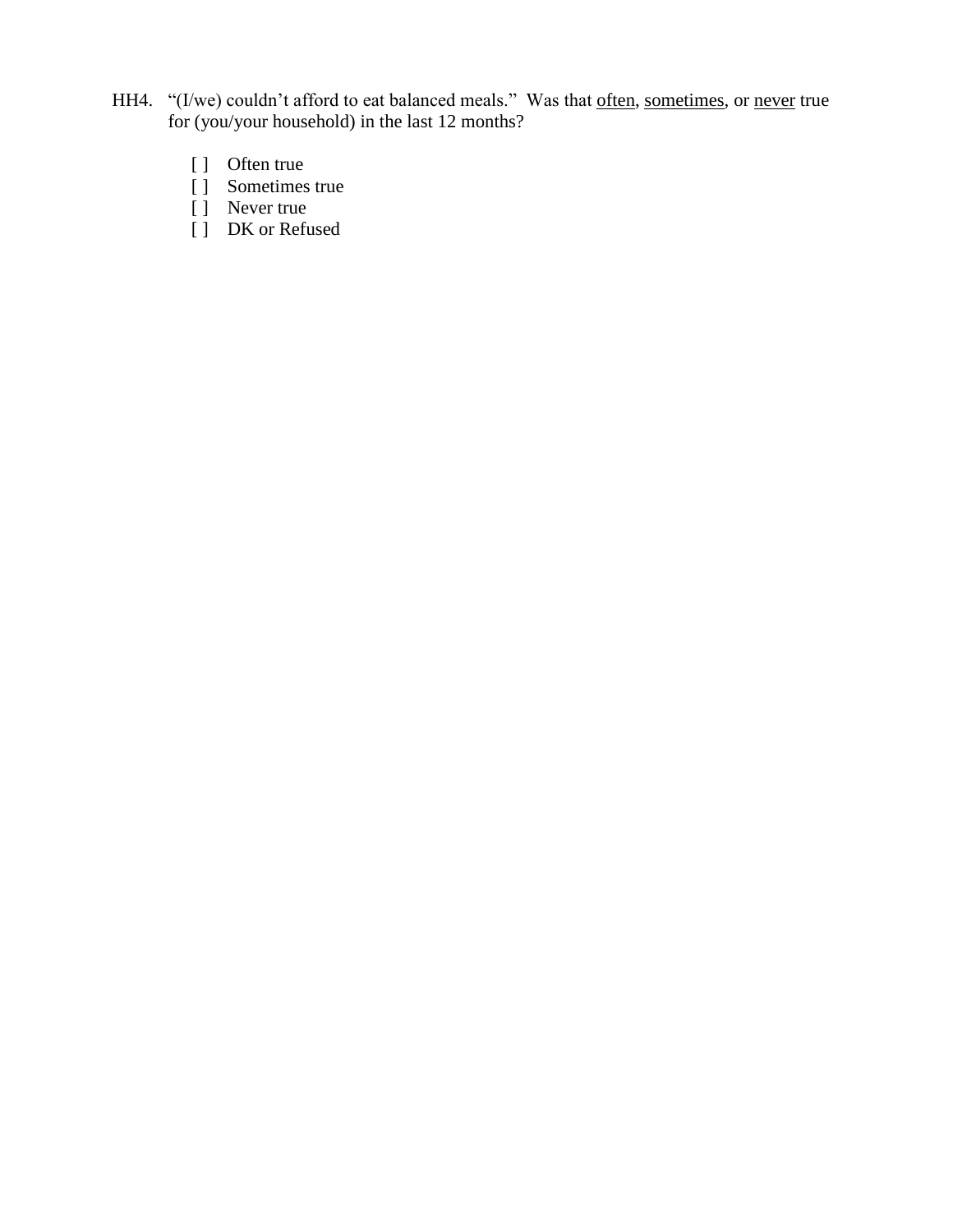**Screener for Stage 2 Adult-Referenced Questions:** If affirmative response (i.e., "often true" or "sometimes true") to one or more of Questions HH2-HH4, OR, response [3] or [4] to question HH1 (if administered), then continue to *Adult Stage 2;* otherwise skip to *End of Adult Food Security Module.*

**NOTE:** In a sample similar to that of the general U.S. population, about 20 percent of households (45 percent of households with incomes less than 185 percent of poverty line) will pass this screen and continue to Adult Stage 2.

## **Adult Stage 2: Questions AD1-AD4 (asked of households passing the screener for Stage 2 adult-referenced questions).**

- AD1. In the last 12 months, since last (name of current month), did (you/you or other adults in your household) ever cut the size of your meals or skip meals because there wasn't enough money for food?
	- [ ] Yes
	- [ ] No (Skip AD1a)
	- [ ] DK (Skip AD1a)

AD1a. [IF YES ABOVE, ASK] How often did this happen—almost every month, some months but not every month, or in only 1 or 2 months?

- [ ] Almost every month
- [ ] Some months but not every month
- [ ] Only 1 or 2 months
- $[ ] DK$
- AD2. In the last 12 months, did you ever eat less than you felt you should because there wasn't enough money for food?
	- [ ] Yes
	- [ ] No
	- $[ ]$  DK
- AD3. In the last 12 months, were you every hungry but didn't eat because there wasn't enough money for food?
	- [ ] Yes
	- [ ] No
	- $[ ]$  DK
- AD4. In the last 12 months, did you lose weight because there wasn't enough money for food?
	- [ ] Yes
	- [ ] No
	- $[1]$  DK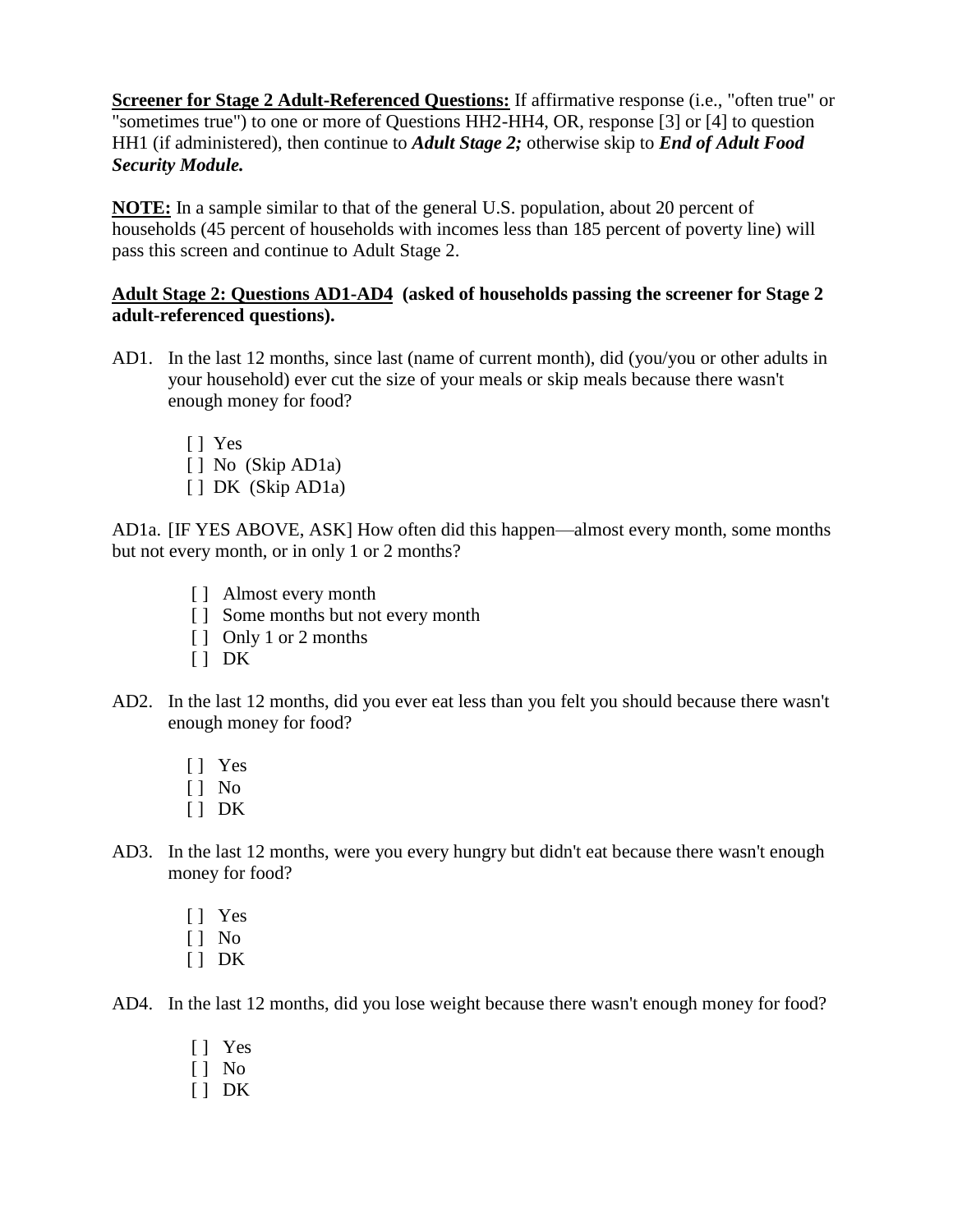**Screener for Stage 3 Adult-Referenced Questions:** If affirmative response to one or more of questions AD1 through AD4, then continue to *Adult Stage 3;* otherwise, skip to *End of Adult Food Security Module.*

**NOTE:** In a sample similar to that of the general U.S. population, about 8 percent of households (20 percent of households with incomes less than 185 percent of poverty line) will pass this screen and continue to Adult Stage 3.

### **Adult Stage 3: Questions AD5-AD5a (asked of households passing screener for Stage 3 adult-referenced questions).**

- AD5. In the last 12 months, did (you/you or other adults in your household) ever not eat for a whole day because there wasn't enough money for food?
	- [ ] Yes
	- [ ] No (Skip AD5a)
	- [ ] DK (Skip AD5a)
- AD5a. [IF YES ABOVE, ASK] How often did this happen—almost every month, some months but not every month, or in only 1 or 2 months?
	- [ ] Almost every month
	- [ ] Some months but not every month
	- [ ] Only 1 or 2 months
	- $[ ] DK$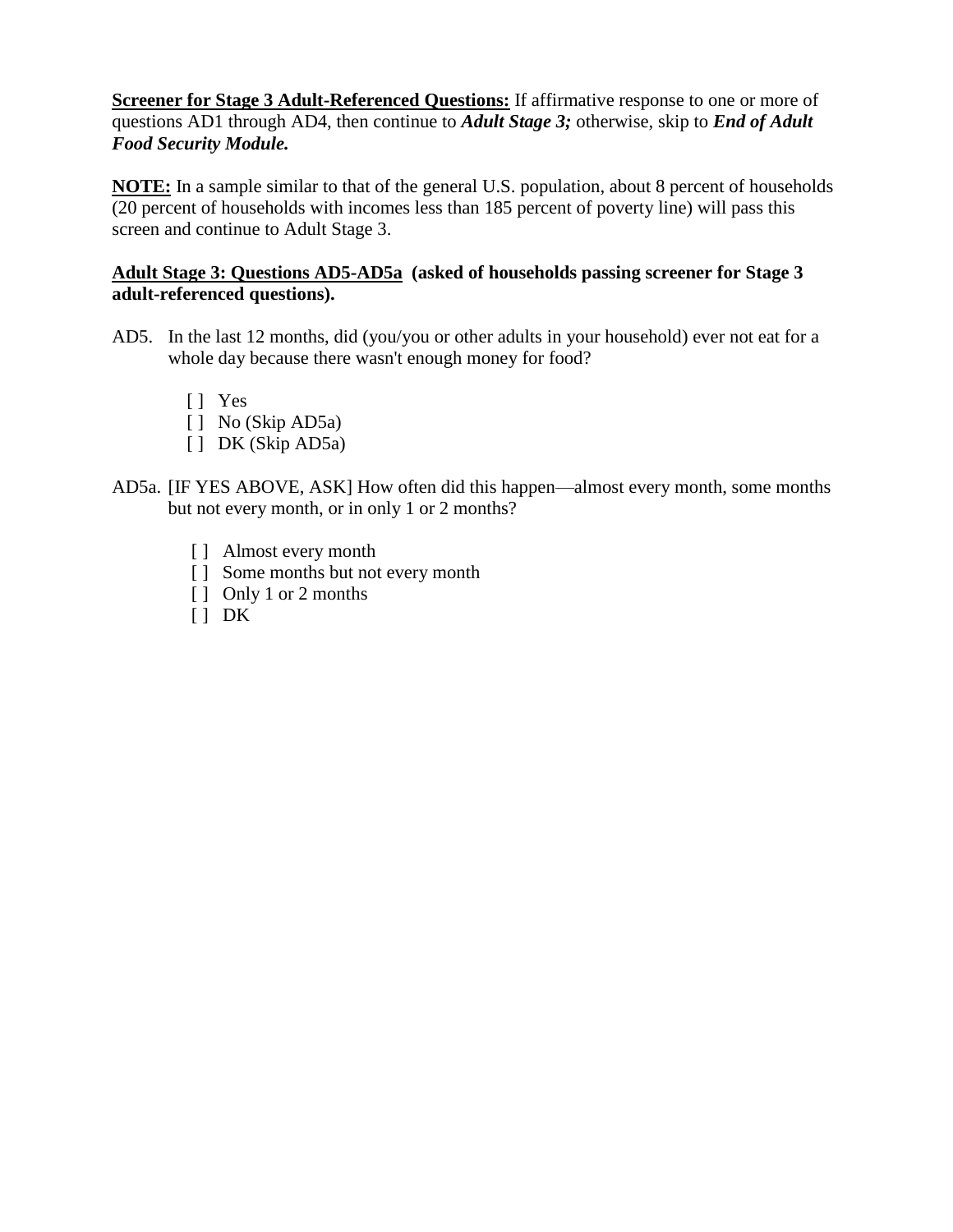#### **END OF ADULT FOOD SECURITY MODULE User Notes**

#### **(1) Coding Responses and Assessing Household Adult Food Security Status:**

Following is a brief overview of how to code responses and assess household food security status based on the Adult Food Security Scale. For detailed information on these procedures, refer to the *Guide to Measuring Household Food Security, Revised 2000,* available through the ERS Food Security in the United States Briefing Room.

Responses of "yes," "often," "sometimes," "almost every month," and "some months but not every month" are coded as affirmative. The sum of affirmative responses to the 10 questions in the Adult Food Security Scale is the household's raw score on the scale.

Food security status is assigned as follows:

- Raw score zero—High food security among adults
- Raw score 1-2—Marginal food security among adults
- Raw score 3-5—Low food security among adults
- Raw score 6-10—Very low food security among adults

For some reporting purposes, the food security status of the first two categories in combination is described as food secure and the latter two as food insecure.

**(2) Response Options:** For interviewer-administered surveys, DK ("don't know") and "Refused" are blind responses—that is, they are not presented as response options but marked if volunteered. For self-administered surveys, "don't know" is presented as a response option.

**(3) Screening:** The two levels of screening for adult-referenced questions are provided for surveys in which it is considered important to reduce respondent burden. In pilot surveys intended to validate the module in a new cultural, linguistic, or survey context, screening should be avoided if possible and all questions should be administered to all respondents.

To further reduce burden for higher income respondents, a preliminary screener may be constructed using question HH1 along with a household income measure. Households with income above twice the poverty threshold AND who respond <1> to question HH1 may be skipped to the end of the module and classified as food secure. Using this preliminary screener reduces total burden in a survey with many higher income households, and the cost, in terms of accuracy in identifying food-insecure households, is not great. However, research has shown that a small proportion of the higher income households screened out by this procedure will register food insecurity if administered the full module. If question HH1 is not needed for research purposes, a preferred strategy is to omit HH1 and administer Adult Stage 1 of the module to all households.